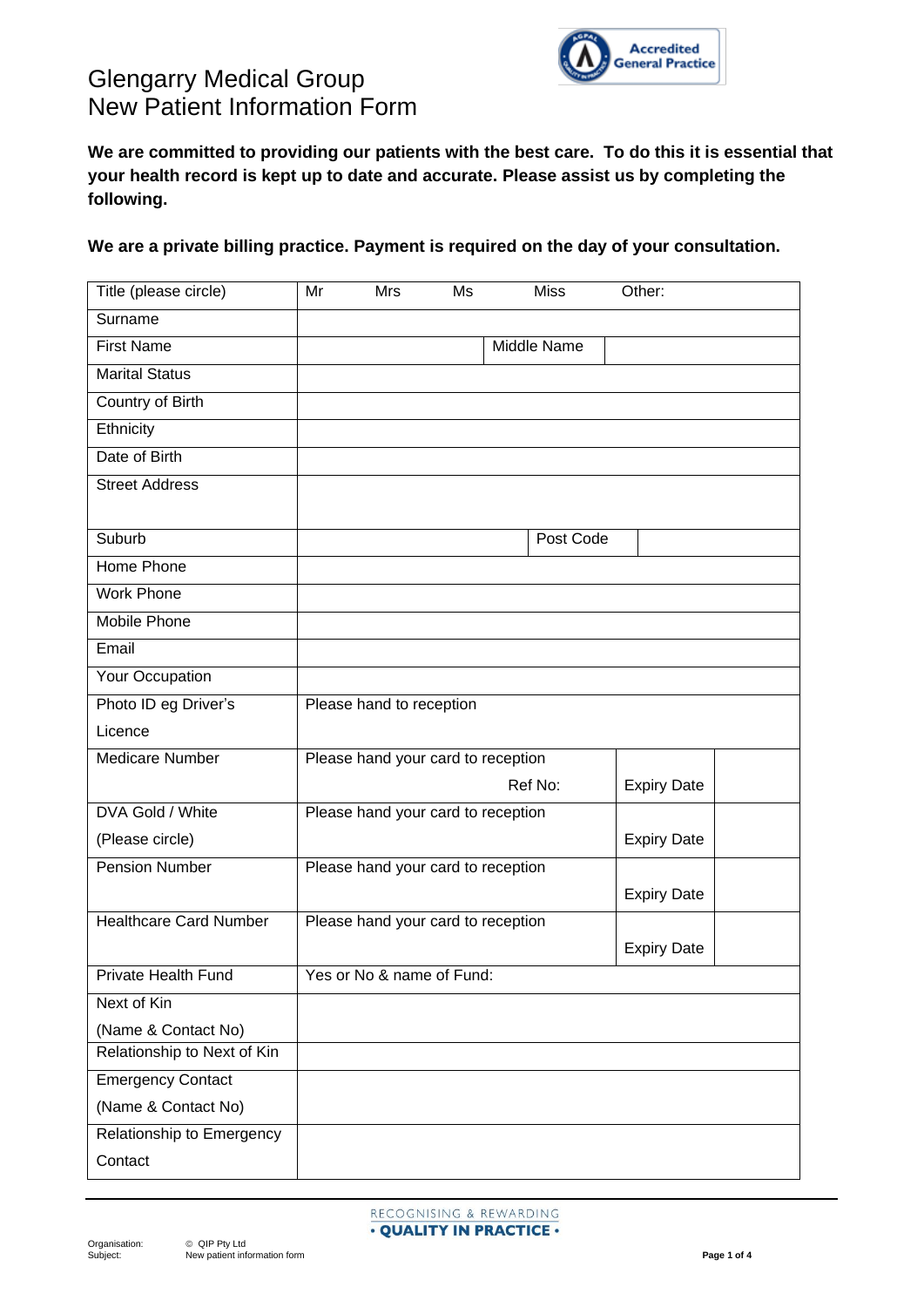

#### **Reminder Systems**:

| Our practice provides our patients with preventative care and early case detection reminders eg<br>immunisations, annual health checks and assessments, skin checks, cervical smears etc.                                                                                                                                                                                                                                                                                                               |              |                                                                                        |                                                                                                 |  |  |  |  |                                                                       |  |
|---------------------------------------------------------------------------------------------------------------------------------------------------------------------------------------------------------------------------------------------------------------------------------------------------------------------------------------------------------------------------------------------------------------------------------------------------------------------------------------------------------|--------------|----------------------------------------------------------------------------------------|-------------------------------------------------------------------------------------------------|--|--|--|--|-----------------------------------------------------------------------|--|
|                                                                                                                                                                                                                                                                                                                                                                                                                                                                                                         |              |                                                                                        |                                                                                                 |  |  |  |  | These will either be sent in the form of a letter, phone call or sms. |  |
| When we need to contact you what is your preferred method of contact:                                                                                                                                                                                                                                                                                                                                                                                                                                   |              |                                                                                        |                                                                                                 |  |  |  |  |                                                                       |  |
| Home phone<br>Mobile phone<br>Mail                                                                                                                                                                                                                                                                                                                                                                                                                                                                      |              |                                                                                        |                                                                                                 |  |  |  |  |                                                                       |  |
|                                                                                                                                                                                                                                                                                                                                                                                                                                                                                                         |              |                                                                                        |                                                                                                 |  |  |  |  |                                                                       |  |
| Australia is a genuinely multicultural society. To tailor appropriate care, encourage understanding<br>and appreciation between people different nationalities and backgrounds - do you wish to identify<br>as someone from a culturally and/or linguistic diverse background?<br>$\Box$ No<br>$\Box$ Yes<br>To assist with health initiatives, do you identify as Aboriginal or Torres Strait Islander?<br>□ Yes - Torres Strait Islander<br>$\Box$ Yes - Aboriginal<br>$\Box$ No<br>$\Box$ Yes - Both |              |                                                                                        |                                                                                                 |  |  |  |  |                                                                       |  |
|                                                                                                                                                                                                                                                                                                                                                                                                                                                                                                         |              |                                                                                        |                                                                                                 |  |  |  |  |                                                                       |  |
|                                                                                                                                                                                                                                                                                                                                                                                                                                                                                                         |              | Your health history – do you have or have you had a history of?                        |                                                                                                 |  |  |  |  |                                                                       |  |
| $\Box$ Operations – details and when?                                                                                                                                                                                                                                                                                                                                                                                                                                                                   |              |                                                                                        |                                                                                                 |  |  |  |  |                                                                       |  |
|                                                                                                                                                                                                                                                                                                                                                                                                                                                                                                         |              |                                                                                        |                                                                                                 |  |  |  |  |                                                                       |  |
|                                                                                                                                                                                                                                                                                                                                                                                                                                                                                                         |              |                                                                                        |                                                                                                 |  |  |  |  |                                                                       |  |
| □Asthma                                                                                                                                                                                                                                                                                                                                                                                                                                                                                                 |              | □Hypertension                                                                          |                                                                                                 |  |  |  |  |                                                                       |  |
| □ Chronic illness / lung problems<br>□Other                                                                                                                                                                                                                                                                                                                                                                                                                                                             |              |                                                                                        |                                                                                                 |  |  |  |  |                                                                       |  |
|                                                                                                                                                                                                                                                                                                                                                                                                                                                                                                         |              | Do you have any allergies (including food) or are you sensitive to drugs or dressings: |                                                                                                 |  |  |  |  |                                                                       |  |
| $\Box$ Yes (if yes please list below)                                                                                                                                                                                                                                                                                                                                                                                                                                                                   |              | $\square$ No                                                                           |                                                                                                 |  |  |  |  |                                                                       |  |
|                                                                                                                                                                                                                                                                                                                                                                                                                                                                                                         |              |                                                                                        |                                                                                                 |  |  |  |  |                                                                       |  |
|                                                                                                                                                                                                                                                                                                                                                                                                                                                                                                         |              |                                                                                        |                                                                                                 |  |  |  |  |                                                                       |  |
|                                                                                                                                                                                                                                                                                                                                                                                                                                                                                                         |              | Immunisations - have you had the following immunisations?                              |                                                                                                 |  |  |  |  |                                                                       |  |
| Covid                                                                                                                                                                                                                                                                                                                                                                                                                                                                                                   | date         | □don't know                                                                            | □haven't had one                                                                                |  |  |  |  |                                                                       |  |
| <b>Tetanus booster</b>                                                                                                                                                                                                                                                                                                                                                                                                                                                                                  | date         | □don't know                                                                            | $\Box$ haven't had one                                                                          |  |  |  |  |                                                                       |  |
| <b>Hepatitis B</b>                                                                                                                                                                                                                                                                                                                                                                                                                                                                                      | date         | □don't know                                                                            | □haven't had one                                                                                |  |  |  |  |                                                                       |  |
| <b>Hepatitis A</b>                                                                                                                                                                                                                                                                                                                                                                                                                                                                                      | date         | □don't know                                                                            | □haven't had one                                                                                |  |  |  |  |                                                                       |  |
| Influenza                                                                                                                                                                                                                                                                                                                                                                                                                                                                                               | date         | □don't know                                                                            | $\Box$ haven't had one                                                                          |  |  |  |  |                                                                       |  |
| <b>Whooping Cough</b><br>Pneumococcal                                                                                                                                                                                                                                                                                                                                                                                                                                                                   | date<br>date | □don't know<br>□don't know                                                             | □haven't had one<br>□haven't had one                                                            |  |  |  |  |                                                                       |  |
| Polio                                                                                                                                                                                                                                                                                                                                                                                                                                                                                                   | date         | □don't know                                                                            | □haven't had one                                                                                |  |  |  |  |                                                                       |  |
|                                                                                                                                                                                                                                                                                                                                                                                                                                                                                                         |              |                                                                                        |                                                                                                 |  |  |  |  |                                                                       |  |
| $\Box$ Yes<br>⊡No                                                                                                                                                                                                                                                                                                                                                                                                                                                                                       |              |                                                                                        | Children's immunisations – if completing form for a child, are their immunisations up-to-date?  |  |  |  |  |                                                                       |  |
|                                                                                                                                                                                                                                                                                                                                                                                                                                                                                                         |              |                                                                                        | Current medications and dosage (including over the counter medications, vitamins and minerals): |  |  |  |  |                                                                       |  |
|                                                                                                                                                                                                                                                                                                                                                                                                                                                                                                         |              |                                                                                        |                                                                                                 |  |  |  |  |                                                                       |  |
|                                                                                                                                                                                                                                                                                                                                                                                                                                                                                                         |              |                                                                                        |                                                                                                 |  |  |  |  |                                                                       |  |
|                                                                                                                                                                                                                                                                                                                                                                                                                                                                                                         |              |                                                                                        |                                                                                                 |  |  |  |  |                                                                       |  |
| RECOGNISING & REWARDING<br>• QUALITY IN PRACTICE •                                                                                                                                                                                                                                                                                                                                                                                                                                                      |              |                                                                                        |                                                                                                 |  |  |  |  |                                                                       |  |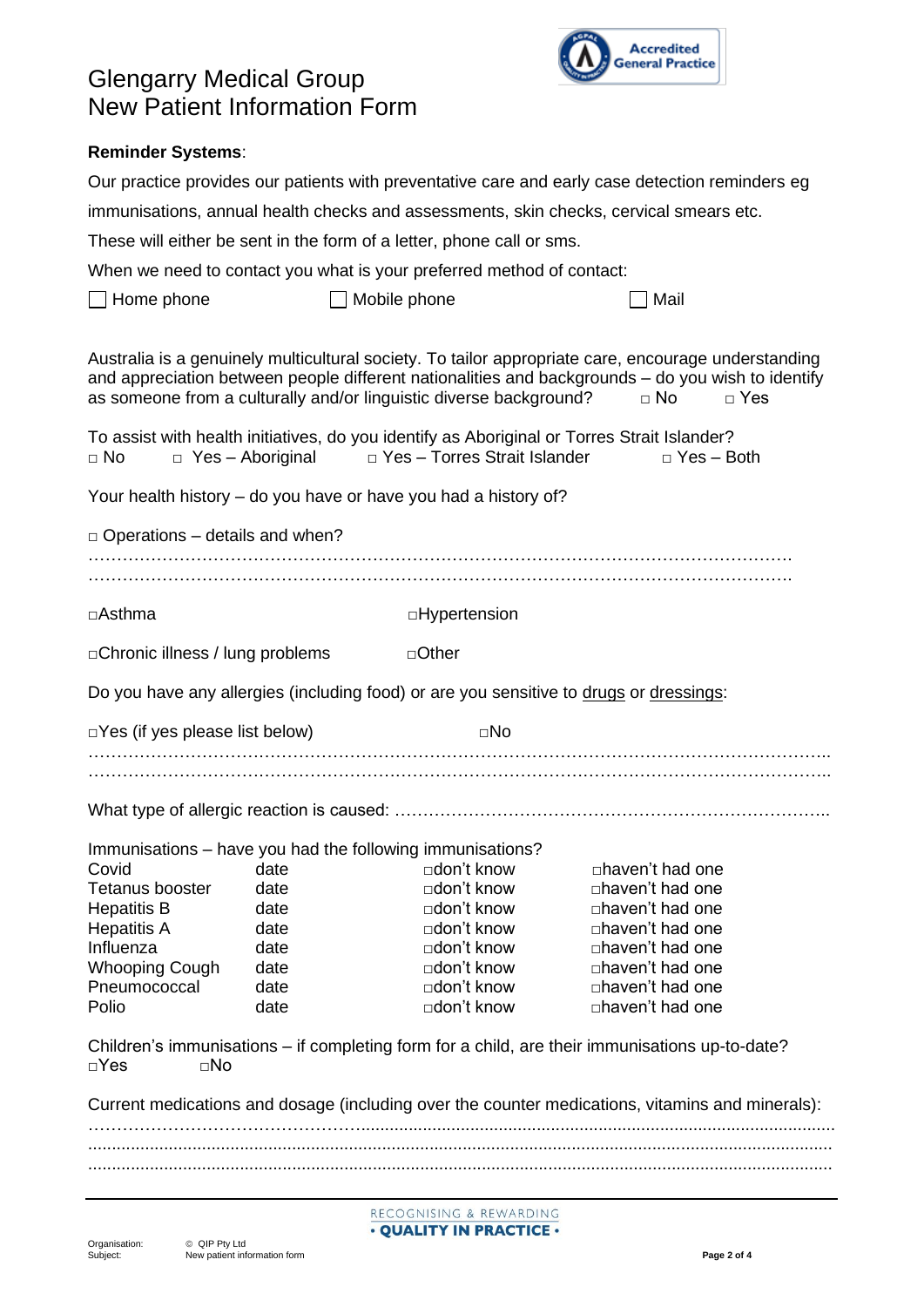

| <b>Family history:</b><br>Have any members of your family (inc siblings or children) had/have:<br>Please list whether maternal or paternal side of family. |                                                 |                         |                                                       |                                              |                    |
|------------------------------------------------------------------------------------------------------------------------------------------------------------|-------------------------------------------------|-------------------------|-------------------------------------------------------|----------------------------------------------|--------------------|
|                                                                                                                                                            |                                                 |                         |                                                       |                                              |                    |
|                                                                                                                                                            |                                                 |                         |                                                       |                                              |                    |
|                                                                                                                                                            |                                                 |                         |                                                       |                                              |                    |
|                                                                                                                                                            |                                                 |                         |                                                       |                                              |                    |
|                                                                                                                                                            |                                                 |                         |                                                       |                                              |                    |
|                                                                                                                                                            |                                                 |                         |                                                       |                                              |                    |
| Mother<br>Siblings (how many)                                                                                                                              | - Living □ or Deceased □ - age at death & cause |                         |                                                       |                                              |                    |
| <b>Social history:</b>                                                                                                                                     |                                                 |                         |                                                       |                                              |                    |
|                                                                                                                                                            |                                                 |                         |                                                       |                                              |                    |
| $\Box$ tobacco: per day/ week or ceased smoking – date                                                                                                     |                                                 |                         |                                                       |                                              |                    |
| Height: cms                                                                                                                                                |                                                 |                         | Weight kgs                                            |                                              |                    |
| Blood pressure: when was the last time your blood pressure was taken?                                                                                      |                                                 |                         |                                                       |                                              |                    |
| For those 65 years and older: when was the last time you were immunised?                                                                                   |                                                 |                         |                                                       |                                              |                    |
| Influenza<br>Pneumococcal<br><b>Shingles</b>                                                                                                               | Date<br>Date<br>Date                            |                         | $\Box$ not sure<br>$\Box$ not sure<br>$\Box$ not sure | $\Box$ never<br>$\Box$ never<br>$\Box$ never |                    |
| Females: when did you last have?                                                                                                                           |                                                 |                         |                                                       |                                              |                    |
| Cervical smear<br>Breast check/Mammogram                                                                                                                   |                                                 | Date<br>Date            |                                                       | $\Box$ not sure<br>$\Box$ not sure           | □ never<br>□ never |
| Males: when did you last have an overall check-up - including prostate screen?                                                                             |                                                 |                         |                                                       |                                              |                    |
| Date                                                                                                                                                       |                                                 |                         | $\Box$ not sure                                       | $\Box$ never                                 |                    |
|                                                                                                                                                            |                                                 | RECOGNISING & REWARDING |                                                       |                                              |                    |